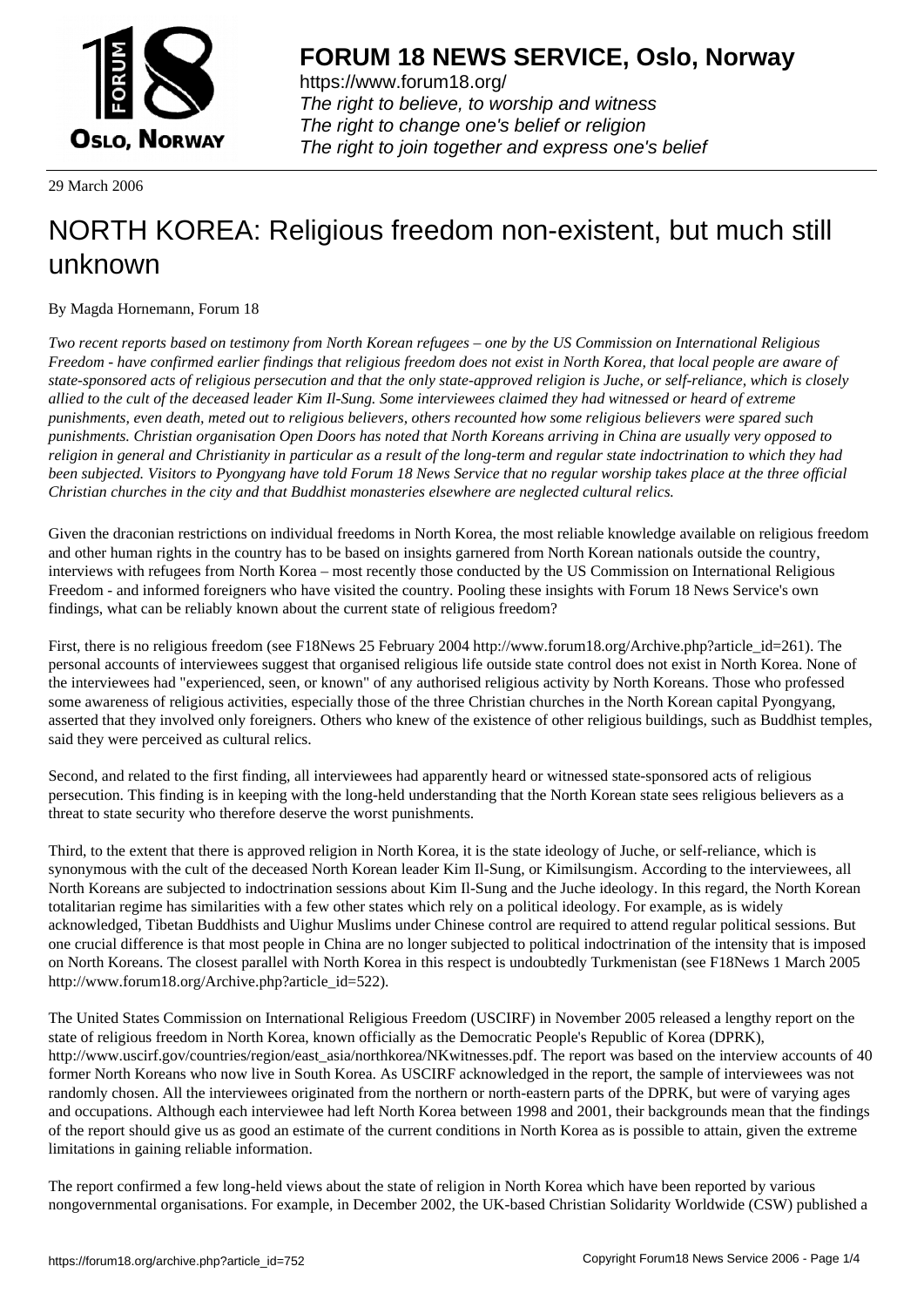http://www.csw.org.uk/Countries/NorthKorea/Resources/NKHumanRightsReport.pdf. The USCIRF report and the CSW report share many similar findings.

These scrupulously conducted interviews have yielded interesting and potentially new insights. First, if the opinions of the interviewees do indeed reflect those of the general North Korean population, it seems that the North Korean people are increasingly disenchanted with the Kim Jong-Il regime. Naturally, this conclusion can only be tentative since one must take into account that the interviewees were those who wanted to leave North Korea and had been living for many years in South Korea, a country of considerable freedom and prosperity.

These defectors may have only become aware of concepts such as "repression", "freedom" and "human rights" after coming into contact with non-North Koreans. As the Christian organisation Open Doors http://www.od.org has noted, North Koreans arriving in China are usually very opposed to religion in general and Christianity in particular as a result of the long-term and regular state indoctrination to which they had been subjected. Nonetheless, as North Koreans continue to cross the border between China and the DPRK, one can be relatively certain that new ideas, including ideas about religious freedom and other human rights, will continue to trickle into North Korea. Completely unknown, though, is how far such ideas have spread and how much impact they have had on North Koreans' views of themselves and their country.

Second, the USCIRF interviews suggest that the intensity of religious persecution in North Korea varies from place to place. While some interviewees claimed that they had witnessed or heard of extreme punishments, even death, for religious believers, others recounted how some religious believers were spared such punishments. Particularly for those who were repatriated from China, it appears to be considered a much more serious political crime to associate with South Koreans than to associate with Korean-Chinese churches. This is important for, as one interviewee asserted, most North Koreans have sought refuge in those churches when in China. Yet, it is also clear from various reports that under increasing pressure from the Chinese authorities, some Korean-Chinese churches have "cooperated" with the Chinese government in apprehending North Korean refugees for later repatriation (see F18News 25 February 2004 http://www.forum18.org/Archive.php?article\_id=261).

In addition to these "positive" findings, the USCIRF report rightly notes that there is much about which we do not know about religious conditions in North Korea.

For one thing, we still have little wide confirmation as to whether the rumoured existence of an underground Protestant Christian community in North Korea is true. The interviewees for the USCIRF report certainly could not confirm its existence. However, this does not mean that such a community does not exist, merely that this set of interviewees was ignorant of its existence. This is quite plausible, given the totalitarian nature of North Korean society. Yet, one of the two lead South Korean researchers for the USCIRF report, Professor Philo Kim, in a 2003 analysis suggested that over 500 underground house churches existed in North Korea. It remains unclear whether these are the same as the 500 "family worship centres" that the North Korean government has claimed.

More recently, on 4 January 2006, the South Korea-based The Daily NK http://www.dailynk.com, which is affiliated with the South Korean organisation, the Network for North Korean Democracy and Human Rights, published a press release by Open Doors about the state of Protestant Christianity in North Korea. The press release quoted a "Brother Peter", who stated that there are 200,000 to 400,000 Christians in North Korea. These numbers, if accurate, represent an increase of at least 100 percent on the numbers reported to Forum 18 in early 2004 (see F18News 25 February 2004 http://www.forum18.org/Archive.php?article\_id=261). Brother Peter also claimed that 200,000 prisoners are incarcerated in North Korean concentration camps, approximately 50,000 to 75,000 of whom are Christians.

As the USCIRF report indicates, well-founded disagreement about these figures persists and they remain impossible to conclusively confirm or deny. While one source for the Forum 18 report in early 2004 indicated that there were 100,000 Protestant Christians in North Korea, other sources for a later Forum 18 report in 2004 asserted that there was no reliable estimate for the number of Christians in North Korea (see F18News 14 October 2004 http://www.forum18.org/Archive.php?article\_id=431).

If we still know so little about the state of Protestant Christianity in North Korea, we remain even more ignorant of the activities of the other three state-recognised communities – Catholic Christianity, Buddhism and Chundokyo.

One visitor several years ago to a former Buddhist monastery close to the border with South Korea told Forum 18 that although it was open, it was dirty and empty and with "no monks and no sign of being used for religious practice". A sign in Korean on the wall noted that this had been a monastery and gave a little of the history, but the site is now a museum.

A Polish Catholic cleric visiting Pyongyang declined to say Mass in the government-controlled Catholic church and confined his services to the chapel of the Polish Embassy.

Orthodox Christian worship is held at some foreign embassies; indeed, the two Russian Orthodox seminarians sent on exchange to North Korea attended services in the Russian Embassy (see F18News 27 September 2004 http://www.forum18.org/Archive.php?article\_id=419). The Russian Orthodox church being built at the Russian military cemetery is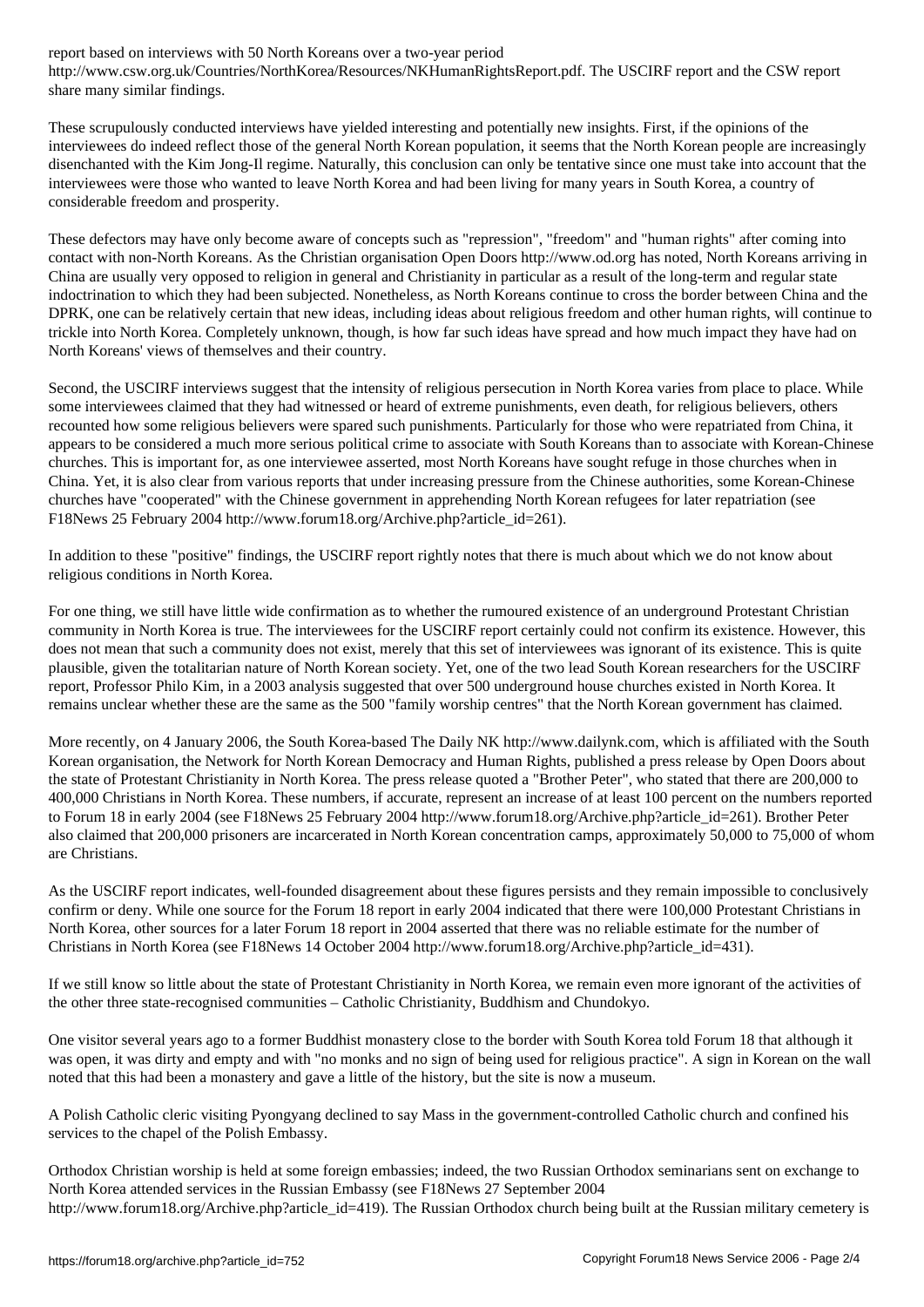One foreigner who has visited the three Pyongyang official Christian churches told Forum 18 that despite official claims, no regular worship takes place in them, even on Sunday mornings. "The people who run these churches just pretend to be believers," the foreigner claimed. The foreigner added that those arriving are always asked what embassy they are from. Diplomats, who live in complete isolation from the local population, are allowed to hold worship services undisturbed.

Although the USCIRF report indicates that traditional shamanism, or fortune telling, is on the rise in North Korea, based on what we know about this religious tradition this cannot on its own be taken as evidence of a religious revival. Its emergence may simply be a reflection of the dire living conditions of ordinary North Koreans - and to some extent of the elite.

Worth noting is that shamanism has not been incompatible with communist societies in Asia. In Vietnam, Laos, and even China, government officials are known to engage in regular fortune-telling activities, even if these are formally disapproved of by central authorities. If the USCIRF report is right to indicate that traditional shamanism is on the rise in North Korea, then this suggests that it has never been completely eradicated or controlled by the regime. However, in order to gauge the extent to which this rise in traditional shamanism is a significant phenomenon, we need to know far more than we can know at present about shamanism in North Korea.

A number of religious organisations exist in North Korea, such as the Christian League, the Buddhist League, the Catholic Association, the Chondokyo Central Guidance Committee and the Association of Religious Practitioners. However, as the South Korean government's Korean Institute for National Unification (KINU) http://www.kinu.or.kr stated in its 2005 White Paper on Human Rights in North Korea, "These religious organisations have been organised primarily as counterparts to foreign religious organisations or international aid agencies, rather than as instruments to guarantee and support free religious activities." According to KINU, religious buildings in North Korea such as churches, cathedrals, and temples also serve the state's "propaganda and political purposes". These are not new insights, but they do reflect the current informed consensus on the functions of these religious organisations.

Along the Chinese-North Korean border the Open Doors press release published by The Daily NK indicated that the situation is worsening. Under pressure from the Chinese government, many Chinese and Korean-Chinese churches have cooperated with the Chinese authorities to capture North Koreans who have entered China illegally (see F18News 25 February 2004 http://www.forum18.org/Archive.php?article\_id=261). There are also many North Korean agents who disguise themselves as North Korean refugees, in order to capture and repatriate real refugees.

One thing is regrettably certain: the North Korean regime is not loosening its stranglehold on religious freedom or other human rights. Last year, The Daily NK obtained an alleged 200-page North Korean document that included instructions on repressing and eliminating religion in that country. It used the Falun Gong movement in China as a negative example of superstition and cited with approval China's effectiveness in cracking down on the movement.

It is the informed consensus that widespread human rights violations continue in North Korea. But, even though securing reliable up-to-date information on religious freedom in the country is immensely difficult, there are at least two inter-related reasons why the search for the most reliable current information should be intensified.

Firstly, given the systematic state-driven decline of human rights and even access to basic human needs – such as food - in North Korea, better understanding of the state of human rights including religious freedom in the country will increase the effectiveness of outside efforts to help North Korea's people.

Secondly, accurately knowing the state of religious freedom in North Korea can enable an accurate estimate of the extent to which political and social changes can be initiated by North Korea's own people. Religious communities played a significant role in the political changes in Eastern and Central Europe, as well as in South Africa, in the late 1980s and early 1990s. They have also effected similar changes in other places, such as the Philippines during the 1980s. In places such as China and Vietnam, religious communities play an increasing role in meeting social needs and are potential vehicles for political and social change.

There is every incentive to devote considerable efforts to understanding the state of religious freedom and other human rights in North Korea, because this may materially influence the future of that country, its people, and even the peace of the world. (END)

For more background information see Forum 18's survey of religion in North Korea at

http://www.forum18.org/Archive.php?article\_id=261

A printer-friendly map of North Korea is available at http://www.nationalgeographic.com/xpeditions/atlas/index.html?Parent=asia&Rootmap=nkorea